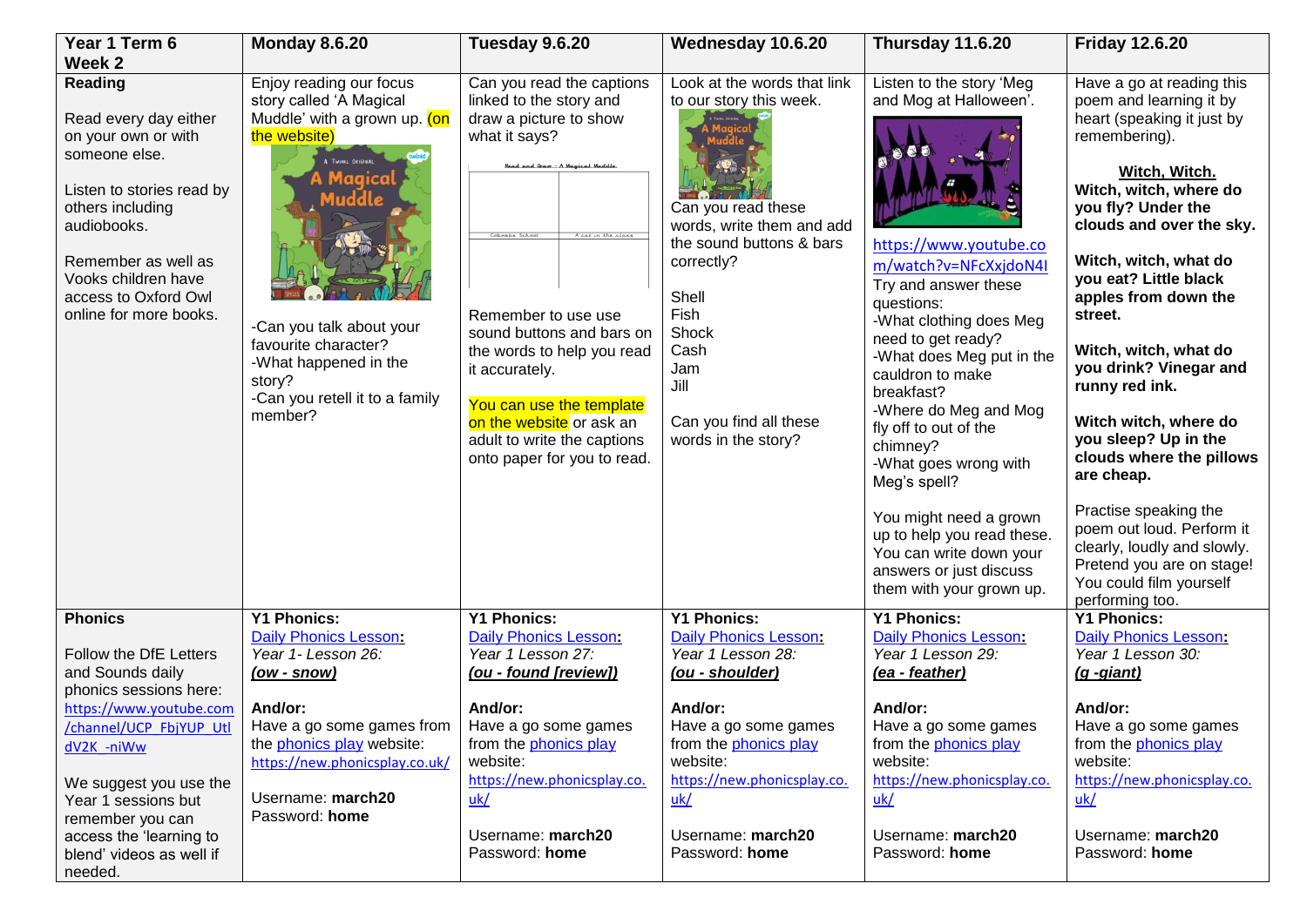| Writing                                                                                                                                                                                                                                                                                                                  | Think about Tabitha from our<br>story. Can you describe what                                                                                                     | Tabitha likes making<br>spells. She is thinking                                                                               | What kind of potion would<br>you create if you were                                                      | Think about your very own<br>potion from yesterday.                                                                                                   | Watch the video about<br>instructions here:                                                                                              |
|--------------------------------------------------------------------------------------------------------------------------------------------------------------------------------------------------------------------------------------------------------------------------------------------------------------------------|------------------------------------------------------------------------------------------------------------------------------------------------------------------|-------------------------------------------------------------------------------------------------------------------------------|----------------------------------------------------------------------------------------------------------|-------------------------------------------------------------------------------------------------------------------------------------------------------|------------------------------------------------------------------------------------------------------------------------------------------|
| Remember to use<br>capital letters, finger<br>spaces and full stops.<br>Try to join ideas with                                                                                                                                                                                                                           | kind of character she is?<br><b>A Magical Muddle</b>                                                                                                             | about 'A good friend spell'.<br>What might she put in a<br>good friend spell?<br>Tabitha's Good Friend Spell                  | magical?<br><b>My Bubbling Magic Potion</b>                                                              | What ingredients does it<br>need to make it work?                                                                                                     | Today, have a go at<br>writing your own<br>instructions for the potion<br>you have created this                                          |
| ʻand'.<br>Take care with spelling-<br>Have you used your<br>sounds carefully? Do                                                                                                                                                                                                                                         |                                                                                                                                                                  |                                                                                                                               |                                                                                                          |                                                                                                                                                       | week.<br><b>My Magic Potion</b>                                                                                                          |
| you need a sound mat<br>from our website?<br>Use your careful<br>handwriting. Make your<br>tall letters tall and sit                                                                                                                                                                                                     | What does she look like? Is<br>she a good witch? What<br>does she wear? See if you<br>can write some 3 tick<br>sentences about her.<br>Challenge yourself to use | You can use this template<br>from the website to write<br>your spell or use a page<br>from your book. You could               | Think of a new potion idea<br>of your own. What would<br>be really helpful?<br>Write a sentence about    | Perhaps you could use<br>some ingredients from the<br>garden? Eg. Grass, sticks,<br>daisy petals etc.                                                 |                                                                                                                                          |
| your letters on the line.                                                                                                                                                                                                                                                                                                | ʻand'.<br>You could print and use this<br>template from the website or<br>use a page in your book.<br>Don't forget to add a picture                              | add a drawing of your own<br>cauldron too.<br>Use the words in the<br>cauldron or some ideas of<br>your own to write your own | what your potion does.<br>What magic words would<br>you use? What ingredients<br>are there?              | Design your very own<br>potion bottle for your<br>potion and list your<br>ingredients. Use the<br>templates on the website<br>or design your own. You | Here is a sheet to help you<br>with some key words on<br>too. Use this from the<br>website or use some<br>paper/your book.               |
|                                                                                                                                                                                                                                                                                                                          | of her too!                                                                                                                                                      | spell.                                                                                                                        | You can use the template<br>on the website or draw<br>your own cauldron.                                 | can add a drawing too if<br>you want.                                                                                                                 |                                                                                                                                          |
| <b>Maths</b><br>We are still using the White<br>Rose Maths Hub<br>https://whiterosemaths.co<br>m/homelearning/ a daily<br>lessons that include a 5<br>minute video and<br>questions. You will find the<br>resources for questions on<br>our website. You could<br>print the questions or just<br>answer them verbally/on | Year 1: Week 6 Lesson 1-<br><b>Measure Mass</b><br>The slice of cake weight                                                                                      | Year 1: Week 6 Lesson 2-<br><b>Compare Mass</b><br>$\Box$                                                                     | Year 1: Week 6 Lesson 3-<br><b>Capacity &amp; Volume</b><br>empty<br>almost full<br>almost empty<br>full | Year 1: Week 6 Lesson 4-<br><b>Measure Capacity</b><br>Eva can fill                                                                                   | Year 1: Week 6 Lesson 5-<br><b>Friday Challenge</b><br><b>Maths Challenge</b><br><b>BBC</b><br>White<br>Rose<br>Maths<br><b>Bitesize</b> |
| paper. If you prefer there<br>are other ideas on our<br>website page - scroll down<br>the year group page.                                                                                                                                                                                                               | Look at the images and work<br>out how much the objects<br>weigh by looking at the<br>balances scale.                                                            | Look at the objects. Can<br>you work out which object<br>is the heaviest? How do<br>you know?                                 | Begin to explore capacity<br>and challenges linked to<br>capacity and volume.                            | Continue to explore<br>problems linked to volume<br>and capacity.                                                                                     | Questions 1 and 2 are<br>appropriate for Year 1 but<br>feel free to try others if you<br>can. Good Luck $\odot$                          |
| If you are using White<br>Rose home learning: we<br>are working a week behind<br>the site $-$ we are currently<br>working on Summer term<br>week 6 in Year 1.                                                                                                                                                            |                                                                                                                                                                  |                                                                                                                               |                                                                                                          |                                                                                                                                                       | Why not end the week<br>with some maths songs:<br>https://www.bbc.co.uk/teac<br>h/supermovers/ks1-maths-<br>collection/z6v4scw           |